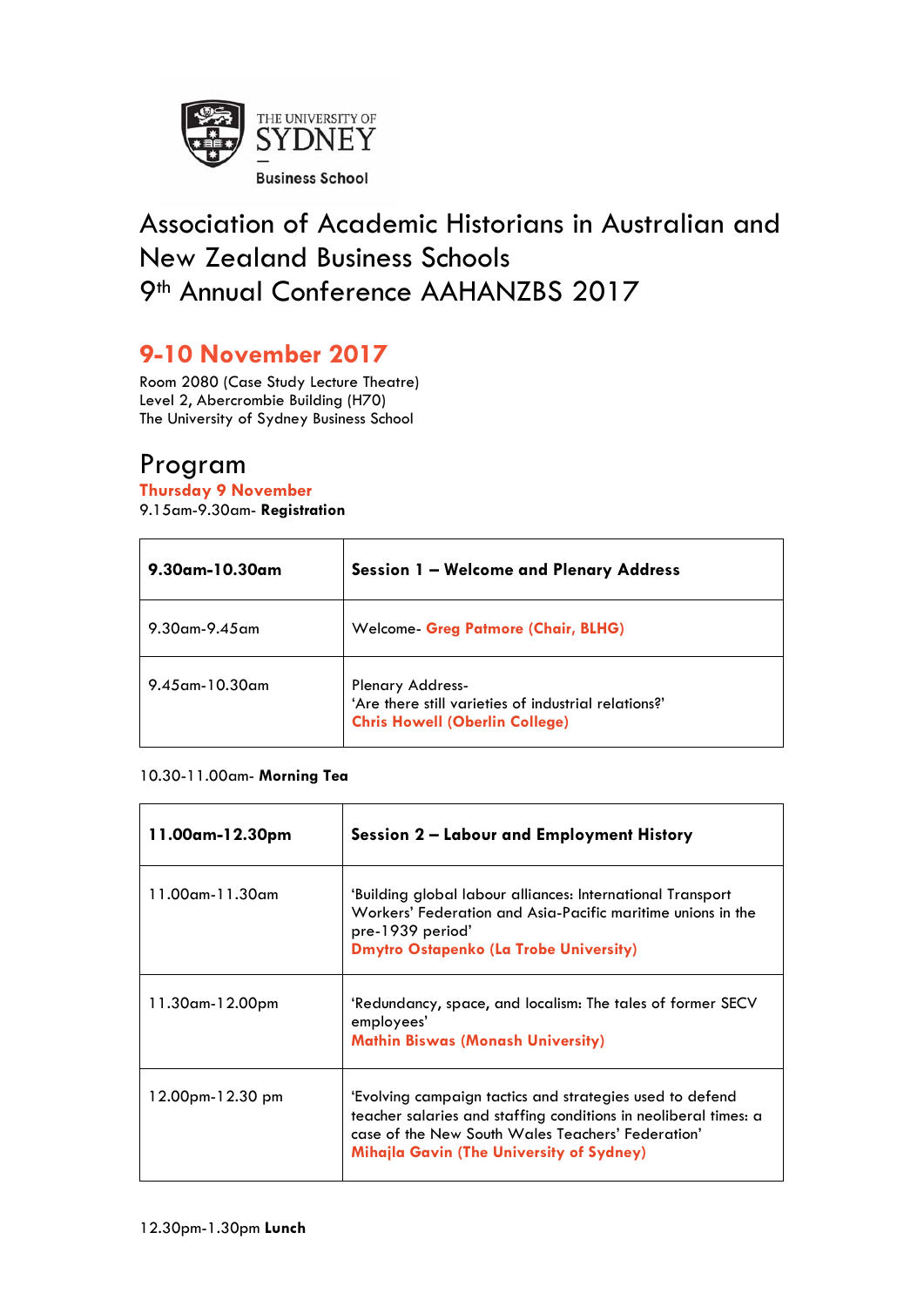| 1.30pm-3.30pm   | <b>Session 3- General Session</b>                                                                                                                                                                                                                  |
|-----------------|----------------------------------------------------------------------------------------------------------------------------------------------------------------------------------------------------------------------------------------------------|
| $1.30pm-2.00pm$ | 'Writing a business biography: 'Wisdom of Accounting - Ray<br>Chambers' Odyssey' - A Life on the fringe'<br>Frank Clarke (The University of Sydney), Graeme Dean (The<br><b>University of Sydney) and Martin Persson (Ivey Business</b><br>School) |
| $2.00pm-2.30pm$ | 'The development and internationalisation of relational<br>marketing in the interwar period in consumer magazine<br>publishing'<br>Simon Mowatt (AUT) and Howard Cox (University of<br><b>Worcester)</b>                                           |
| 2.30pm-3.00pm   | 'Changing Business Elites. Finance and the directors of<br>Australian companies'<br><b>Mark Westcott (The University of Sydney)</b>                                                                                                                |
| 3.00pm-3.30pm   | 'Information and Organizational Change on Long Time-Scales'<br><b>Sebastian Boell (The University of Sydney)</b>                                                                                                                                   |

#### 3.30pm-4.00pm- **Afternoon Tea**

| 4.00pm-5.00pm | <b>Session 4 - Annual General Meeting</b>                            |
|---------------|----------------------------------------------------------------------|
| 6.00pm-9.00pm | <b>AAHANZBS Conference Dinner</b><br>(Rubyos, 18-20 King St Newtown) |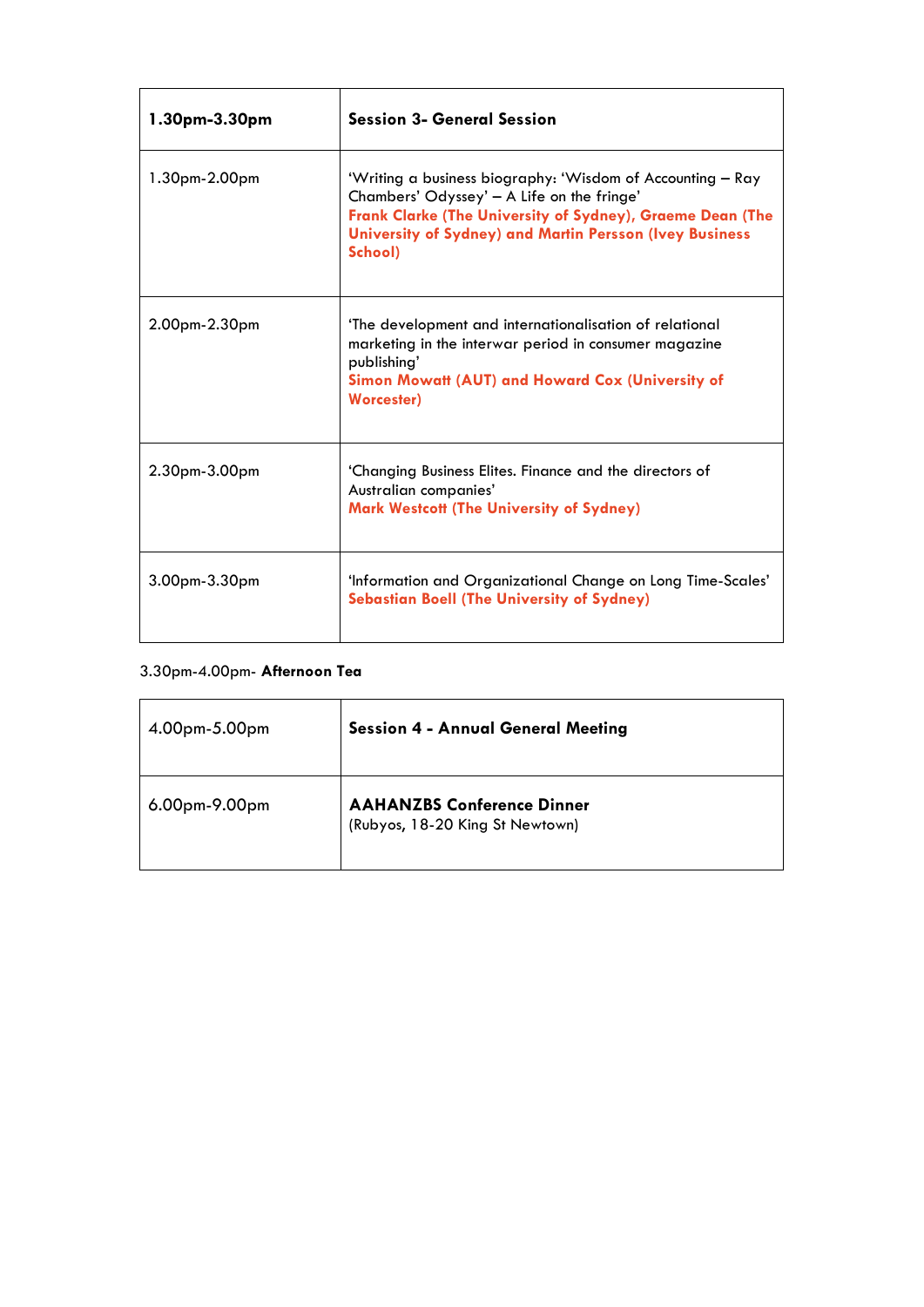#### **Friday, 10 November**

9.15-9.30am- **Registration** 

| $9.30$ am-10.30am | <b>Session 5- The State</b>                                                                                                                                                                                           |
|-------------------|-----------------------------------------------------------------------------------------------------------------------------------------------------------------------------------------------------------------------|
| $9.30$ am-10.00am | 'Perfect Storm or Serendipity: The decline of coal mining, an<br>oil crisis, 'Think Big', and the development of New Zealand's<br>largest power station'<br>Fiona Hurd (AUT) and Suzette Dyer (University of Waikato) |
| 10.00am-10.30am   | 'ICAC and NSW Governments (1988-2016): What has<br>changed?'<br><b>Martha Knox-Haly (Independent Scholar)</b>                                                                                                         |

#### 10.30am-11.00am- **Morning Tea**

| 11.00am-1.00 pm        | <b>Session 6- Co-operatives and Mutuals</b>                                                                                                                                                      |
|------------------------|--------------------------------------------------------------------------------------------------------------------------------------------------------------------------------------------------|
| $11.00$ am- $11.30$ am | 'Before Rochdale: Co-operatives and Industrialisation in the<br>UK'<br>Nikola Balnave (Macquarie University) and Greg Patmore<br>(University of Sydney)                                          |
| 11.30am-12.00pm        | 'The Rise of Funeral Insurance: Burial Clubs and Friendly<br>Societies in 19 <sup>th</sup> Century England'<br><b>Sandra van der Laan (University of Sydney)</b>                                 |
| 12.00pm-12.30pm        | 'Co-operatives in Australia 1839-2012'<br>Nikola Balnave (Macquarie University), Greg Patmore<br>(University of Sydney) and Olivera Marjanovic (University<br>of Sydney)                         |
| 12.30pm-1.00pm         | 'Hidden in plain sight: significance and performance of large<br>global co-operative and mutual businesses during the period<br>$1980 - 2015'$<br><b>Garry Cronin (The University of Sydney)</b> |